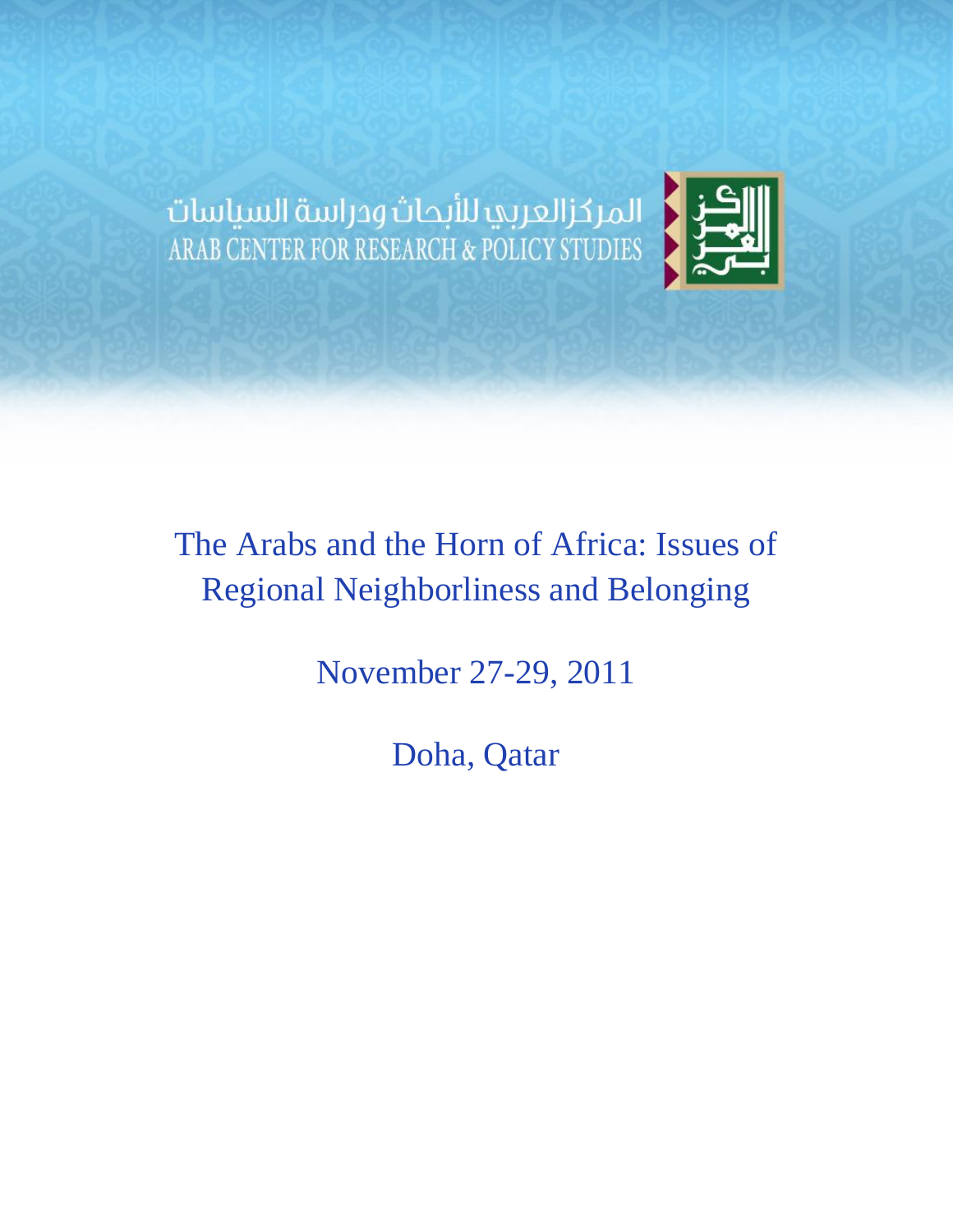### About the conference:

The phrase "Horn of Africa" has multiple definitions: while some use that name to define only Djibouti, Ethiopia, Eritrea, and Somalia, others also include Sudan in the Horn of Africa. Still other groups of people would add Kenya and Uganda to the list of countries included in the Horn of Africa. Of course, three of the countries named above, being Djibouti, Sudan, and Somalia, are also members of the Arab League .

The Horn of Africa is of vital interest to the Arab Center for Research and Studies: it being a close neighbor to the west and the south of the Arab Homeland. While Turkey to the north, and Iran, to the east, receive their fair share of attention from Arab policymakers, leaders, and think-tanks, the Horn of Africa is relatively neglected, despite its strategic importance to the safety and security of the Arab Homeland.

The Horn of Africa does after all overlook one of the most important international water pathways in the world, through which 60% of world trade travels. The region also controls the path of the Nile River, which is of immeasurable importance to the security of the water-scarce Arab East. The Horn of Africa is also the source of many valuable natural resources, and has a high population density, making it an attractive location for Arab capital investments and, overall, a region which is complementary to wider Arab interests. These interests will not be met without the establishment of a regional umbrella for the maintenance of economic and security matters, which will prevent the countries of the region from being dragged into a conflict of trans-national power games and polarization; they will work to protect the region's ability to move development forward.

In addition to the above, the Horn of Africa has strong historical and cultural ties to the Arabian Peninsula, and the wider Arab East in general, which ought to make it easier for relations between the two sides to progress to newer, higher levels. The Arab Center for Research and Policy Studies is thus pleased to invite scholars and researchers from the Horn of Africa, all Arab countries, and other specialists to join this research forum .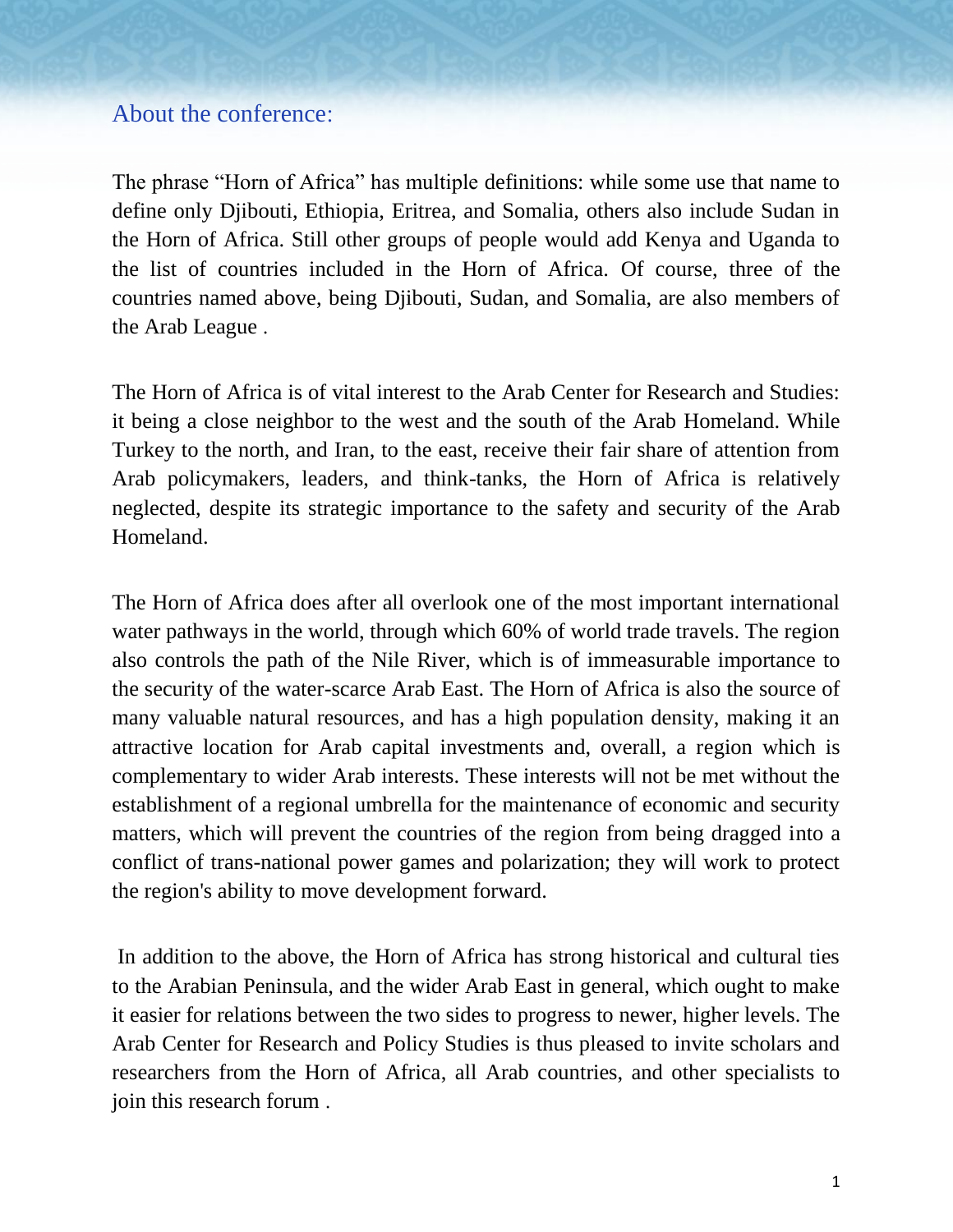The aim of this forum will be to brainstorm and shed light on the factors that have brought relations from the two sides to the level they are now, to think of ways of how they can be improved, and to form a common vision of what shape future relations should take .

# Aims of the conference:

The conference aims to :

• Heighten the exposure and profile of the Horn of Africa in the Arab countries, as it has historically not received the attention it deserves from Arab policymakers. This has been despite the Horn's vitality to Arab security concerns, which is no less than that of Turkey or Iran .

• Objectively and critically re-examine the bonds that tie the Arab homeland to the Horn of Africa region, which stretch back in history and cover relations with the southern edge of the Arabian Peninsula and both central and northern parts of Nile Valley. This means the re-assessment and re-formation of historical understanding of these historical bonds, seeking to understand them in a new light, free from previous misconceptions that have been hostage to aged ethnically and religiously bigoted ideas. Researchers will also look to find ways to place these desired new relations in the context of other global conflicts, to formulate a vision of integration, and to build common interests .

Shed light on the vast economic potentials provided by the Horn of Africa to the Arabs, including the immense labor pool and natural resource wealth of the region, and what the Horn of Africa can do to solve the problem of food security for the broader area. The same is true of the possibility of the Horn providing for wider water security, energy self-sufficiency, and the possibility of an expanded integrative market .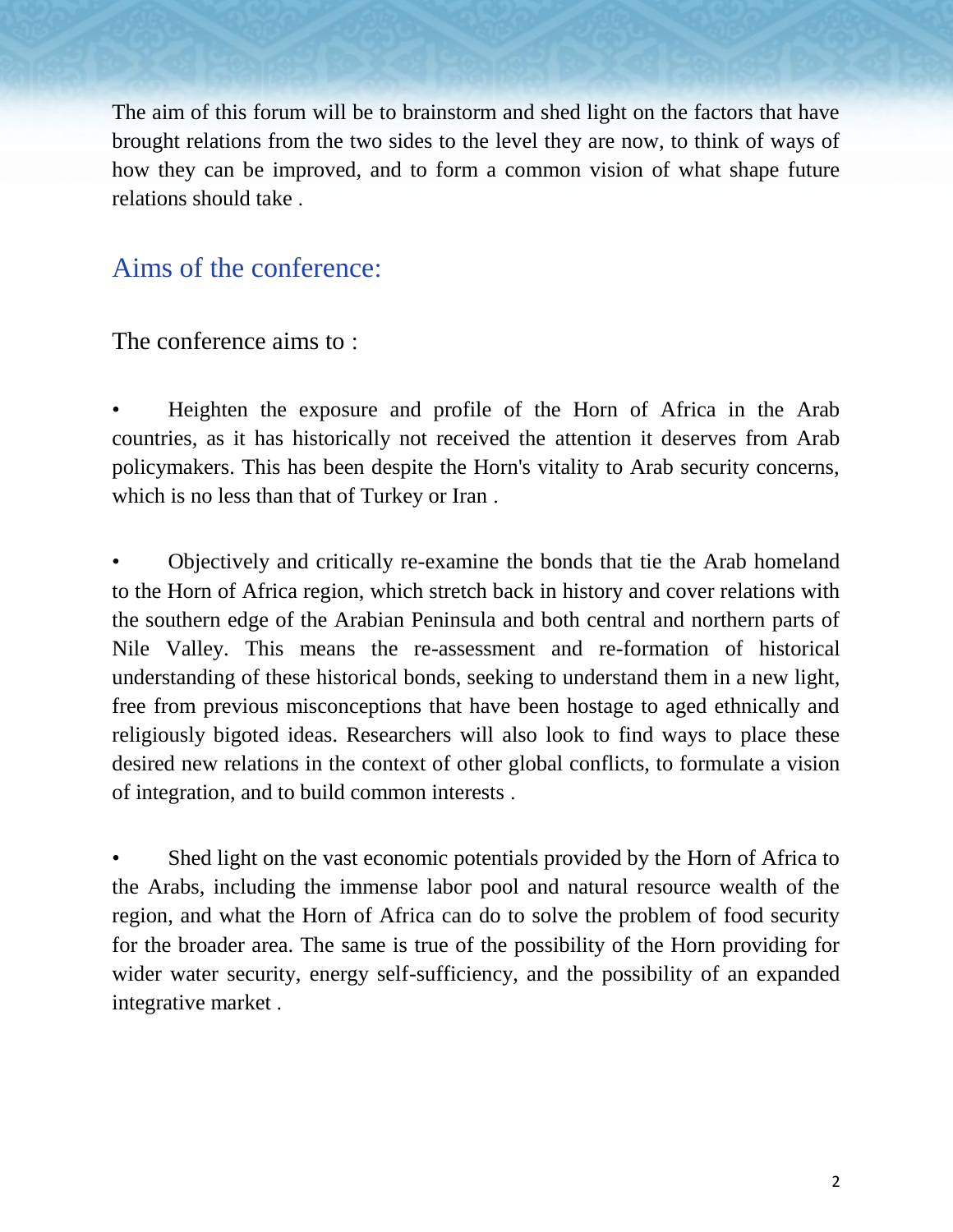Examine the status quo of relations between the Arab states and the countries in the Horn of Africa, in the fields of cooperation, trade exchange, including quantified studies of the economic trade between them, cultural relations, security coordination, and other fields .

Foster closer ties between think tanks, research centers, and researchers in the Arab Homeland and those in the Horn of Africa, in a bid to create a new environment of rapprochement, understanding, and joint cooperation .

Assess the risks posed by the intervention of external powers, such as the US, Israel, France, China, Russia, Turkey, and Iran in the Horn of Africa .

• Promote increased educational, cultural, media and touristic cooperation between the Arab states and the Horn of Africa .

The proceedings of the conference will be collected in a book to be published in Arabic and English .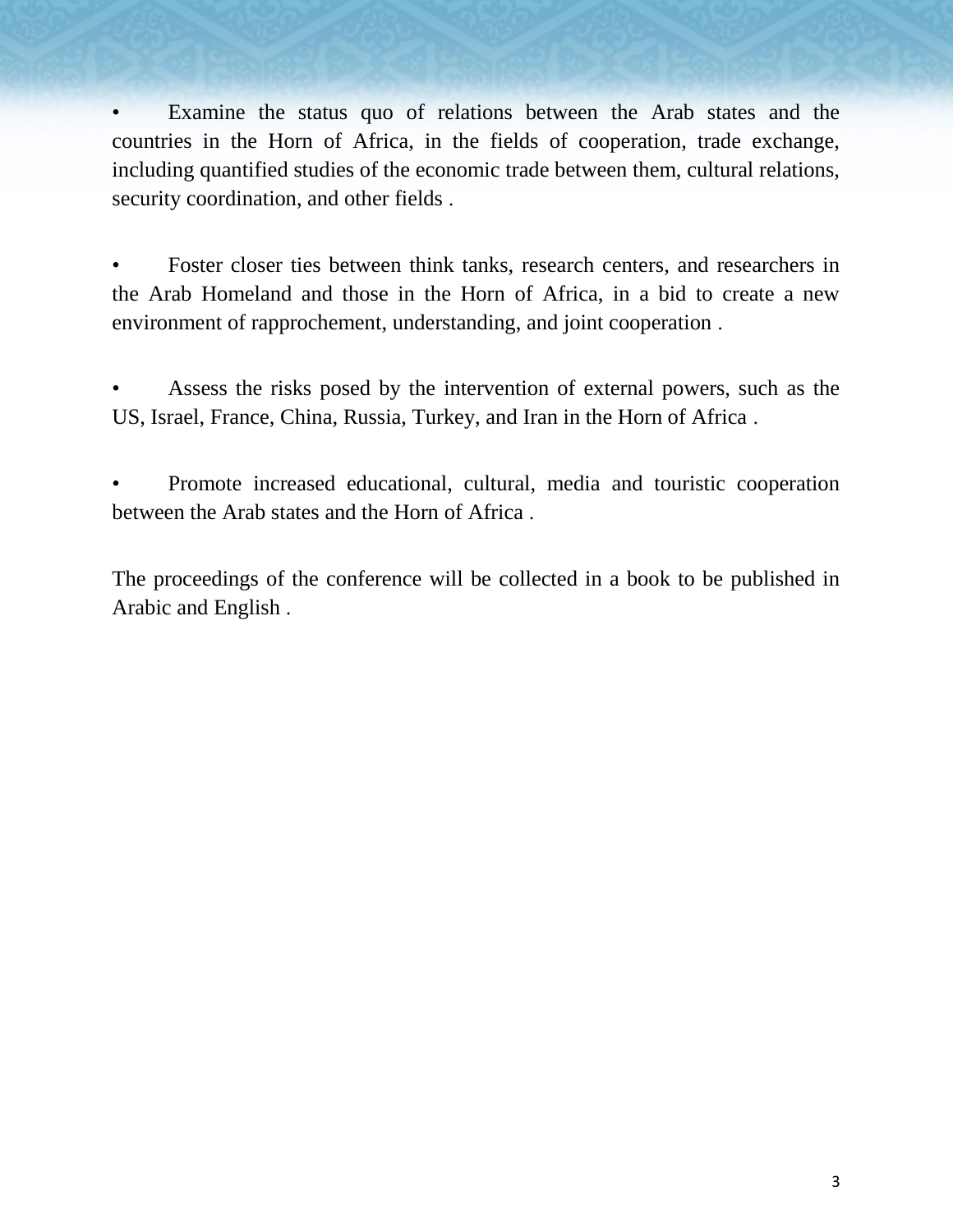### Themes to be discussed:

#### Historical Relations :

These discussions will focus on the historical relations between the Horn of Africa and the Arabian Peninsula, which date to antiquity; they will also look at the spread of Islam in the Abyssinian Plateau and the Horn of Africa region. These discussions will be open to an examination of the conflict between Christianity and Islam in the region, and the impact of the expansion of Khedival Egypt (premonarchical Egypt) nearby in the Horn of Africa on Ethiopian-Arab relations .

#### Strategic and Security Aspects :

The Strategic Aspect: This part of the discussions will involve itself with the geostrategic importance of the Horn of Africa, and will critically examine the present strategic state-of-play as far as current Arab strategic policies in this region are concerned, showing the way for a new set of Arab policies for dealing with this vital region. Further, the discussions on this aspect may delve into the role played by Sudan as a bridging country between the Arab states and the Horn of Africa .

The Security Aspect: The discussions for this part of conference will examine the impact of the Horn of Africa on the national security of the Arabs, in particular as it relates to the Red Sea and the Gulf of Aden. It will also look to how the political and security vacuum in Somalia, as well as its implications, is making itself felt on both the Horn of Africa and the Arabian Peninsula. Other topics might include: Israeli meddling plans in the Horn of Africa, Iranian interference attempts in the Horn of Africa, and proxy wars being fought in the Horn of Africa. More indirectly, it includes the sharing of the Nile River and issues related to dams across it .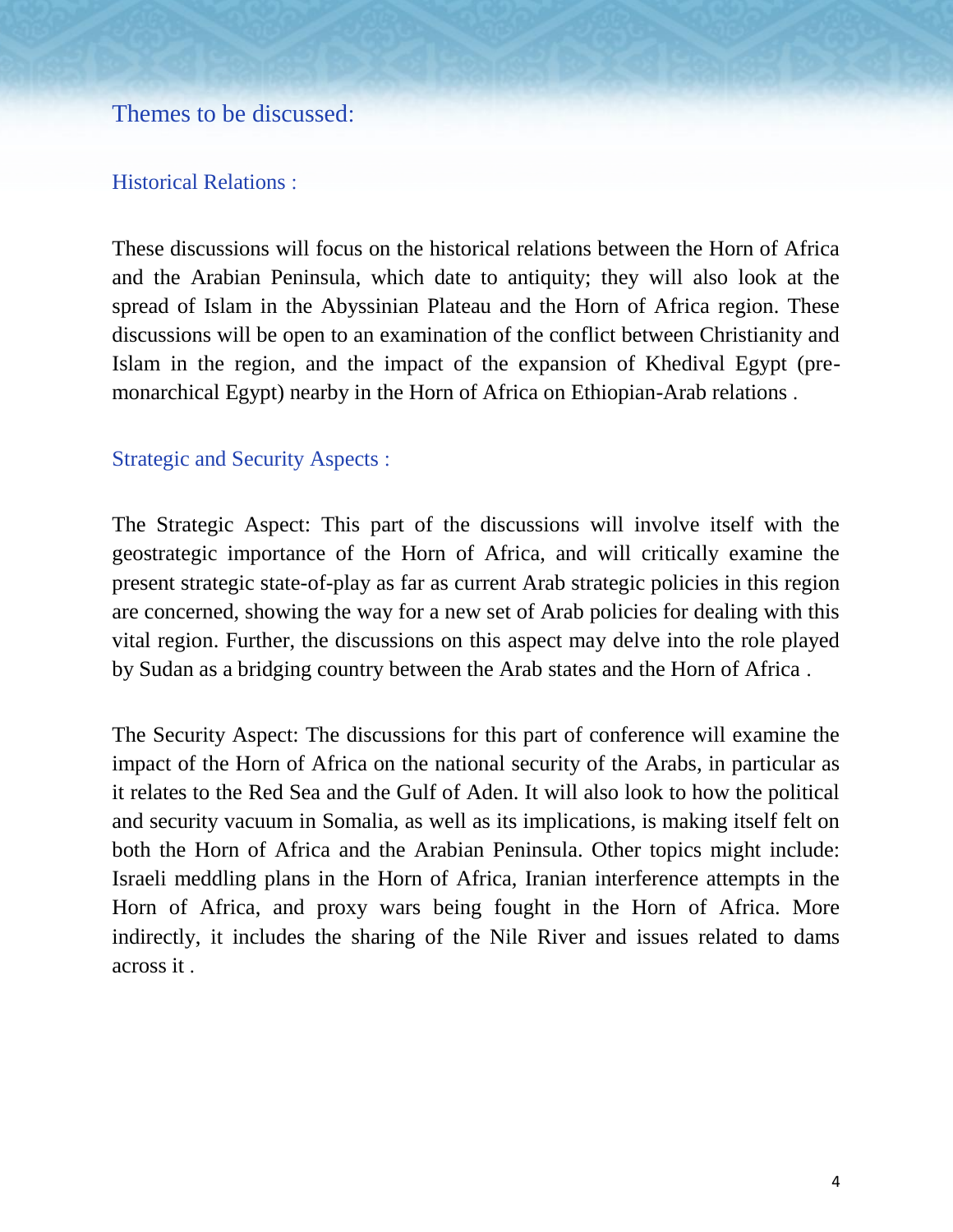#### Political Aspect:

This part of the conference proceedings will try to tackle the social make-up of the countries in the Horn of Africa, and the issues resultant from ethnic and cultural diversity within them, and how this has impacted political stability in the region. These discussions will also look at problems attendant to democratization, the role of civil society organizations, and the possibility of building better people-topeople relations with countries in the Horn, as well as an exploration of the roles played by the ruling elites and intellectuals. In addition, this part of the debates can look at the aspects of the region's politics which are related to wider global conflict (the politics of the US, China, France, Iran, Israel, Russia and so on). Finally, it will also look at how the secession of South Sudan has been felt on the overall geostrategic status of the Horn of Africa .

#### Economic Aspect:

Opportunities for Arab economic investment in the Horn of Africa will also be brought forward here, as well as other related talking points: shifting economic patterns in the Horn of Africa, possibilities for sustainable development and linking infrastructures between the two sides, trade exchange opportunities between the Arab states and the Horn of Africa, and increased internal trade within the Horn of Africa .

#### Discussions on Intellectual, Cultural, and Social Bonds:

These talks will cover in detail the issues of the Arab-Islamic culture and the cultural connection linking Arab countries to the Horn of Africa in the field of thought, arts, and literature. These questions also include the possibility of the expansion of the area in which the Arabic language is spoken, expanded Arab cultural investment in the Horn, and the enhancement of all means of cultural and educational exchange. Finally, these discussions can take into account the enhancement of media networking opportunities between the Arab states and the Horn of Africa, prospects for joint training sessions, and the expansion of the Arab media region to cover the Horn of Africa .